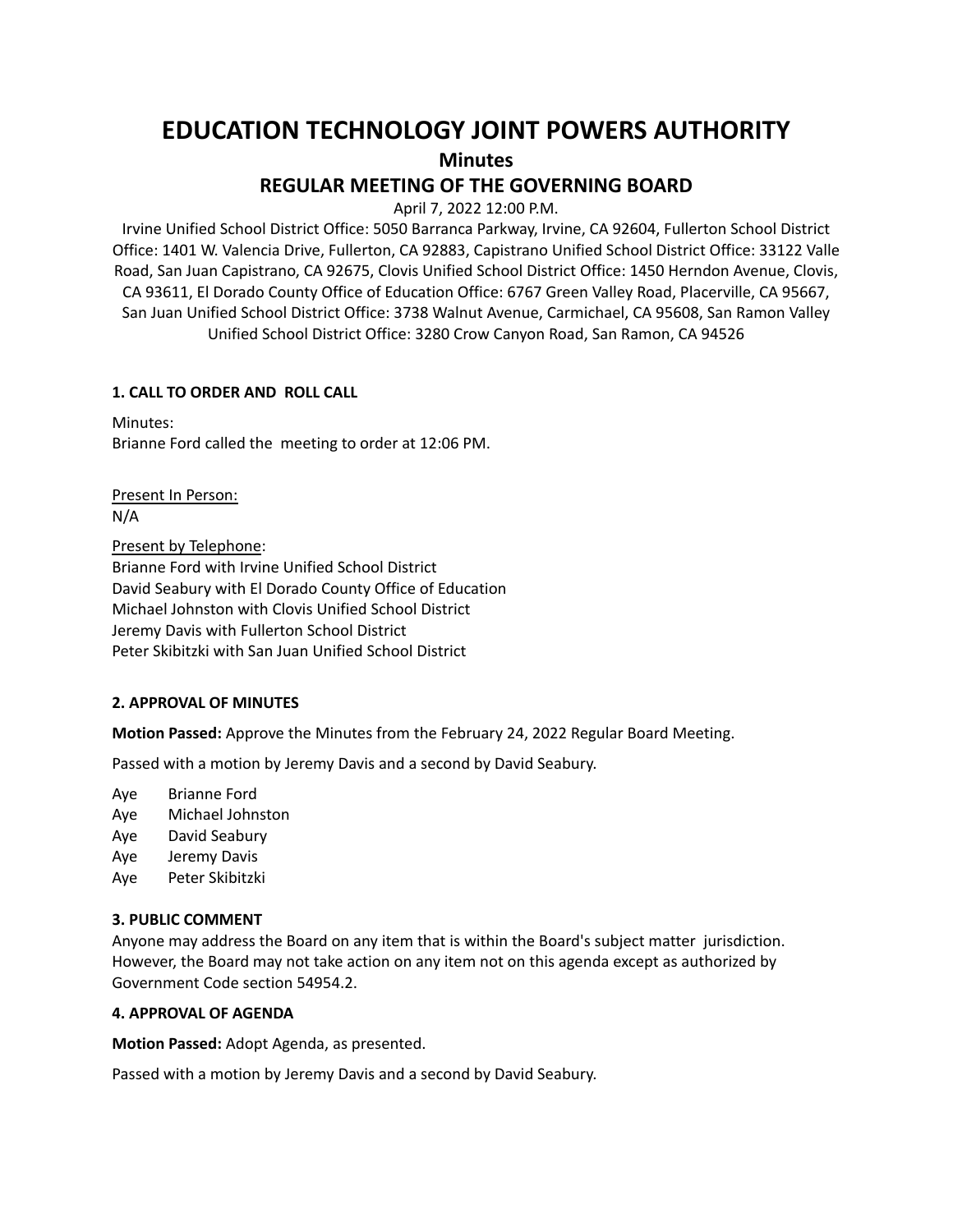Aye Brianne Ford

Aye Michael Johnston

Aye David Seabury

Aye Jeremy Davis

Aye Peter Skibitzki

#### **5. ACCEPTANCE OF BOARD MEMBER AND STAFF REPORTS**

Minutes: Board members shared their district/counties' situations related to purchases and administrative matters.

## **6. ACCEPTANCE OF TREASURER REPORT**

Minutes: Audit report information, administrative fees, and quarterly reports were discussed.

#### **7. ACCEPTANCE OF STANDING REPORTS**

**7.a.** Membership Minutes: Membership was discussed.

**7.b.** Communications Minutes: The recent CASBO and upcoming CITE conference presentation and Operating Procedures were discussed and recent and planned communications with members were discussed.

**7.c.** Procurement Minutes: Current and Future RFPs were discussed.

**7.d.** Goals and Objectives Minutes: The Annual Goals Progress Report were reviewed.

#### **8. ACCEPTANCE OF CONSENT AGENDA**

**8.a.** At this time an item may be removed from the consent calendar by the Board, staff, or community for discussion. Approve all items on the Consent Agenda.

**Motion Passed:** Approve all items on the Consent Agenda.

Passed with a motion by Jeremy Davis and a second by David Seabury.

- Aye Brianne Ford
- Aye Michael Johnston
- Aye David Seabury
- Aye Jeremy Davis
- Aye Peter Skibitzki

### **9. ITEMS REMOVED FROM CONSENT AGENDA**

**9.a.** Items Removed from Consent Agenda: None.

#### **10. ITEMS OF BUSINESS (ACTION)**

None.